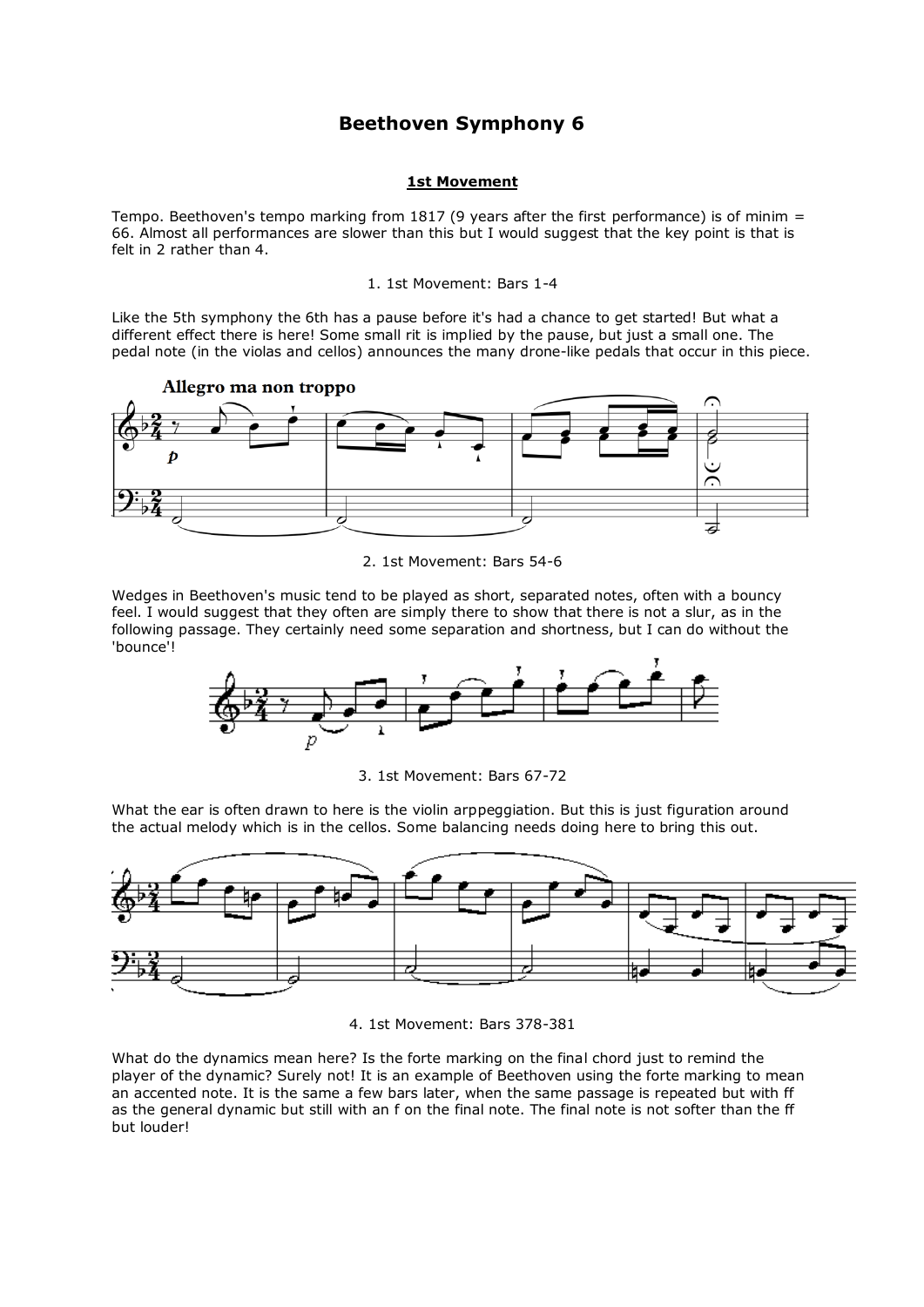

# **5. 2nd Movement**

Here is a place where Beethoven's tempo works so well. Certainly the tempo of dotted crotchet  $=$ 50 can feel fast to the inner string parts, but it makes good sense of the somewhat fragmented melody. In fact it also makes the long slurs required in the inner string parts (whole bars of semiquavers) much more manageable. Additionally it should be noted that careful balancing needs to be done here in order for the 2 solo muted cellos balance the viola and 2nd violin sections. Finally, the lower strings need to phrase their parts, giving lightly more volume at the beginning of each slur and the tiniest of gaps before the following slur - but this must not be at the expense of the overall line which must keep flowing on (we're listening to a brook flow past after all!).



6. 2nd Movement: Bar 12

The tune in the clarinet here has slurs with dots. The clear 18th century meaning of this was akin to portato - i.e. longish, slightly separated notes – and there's no reason to suggest this has changed by 1808.



7. 2nd Movement: Bars 31-32

Another example of wedge marks used to clarify where the slurring stops. Only one group of semiquavers receives the wedges - the point has been made.

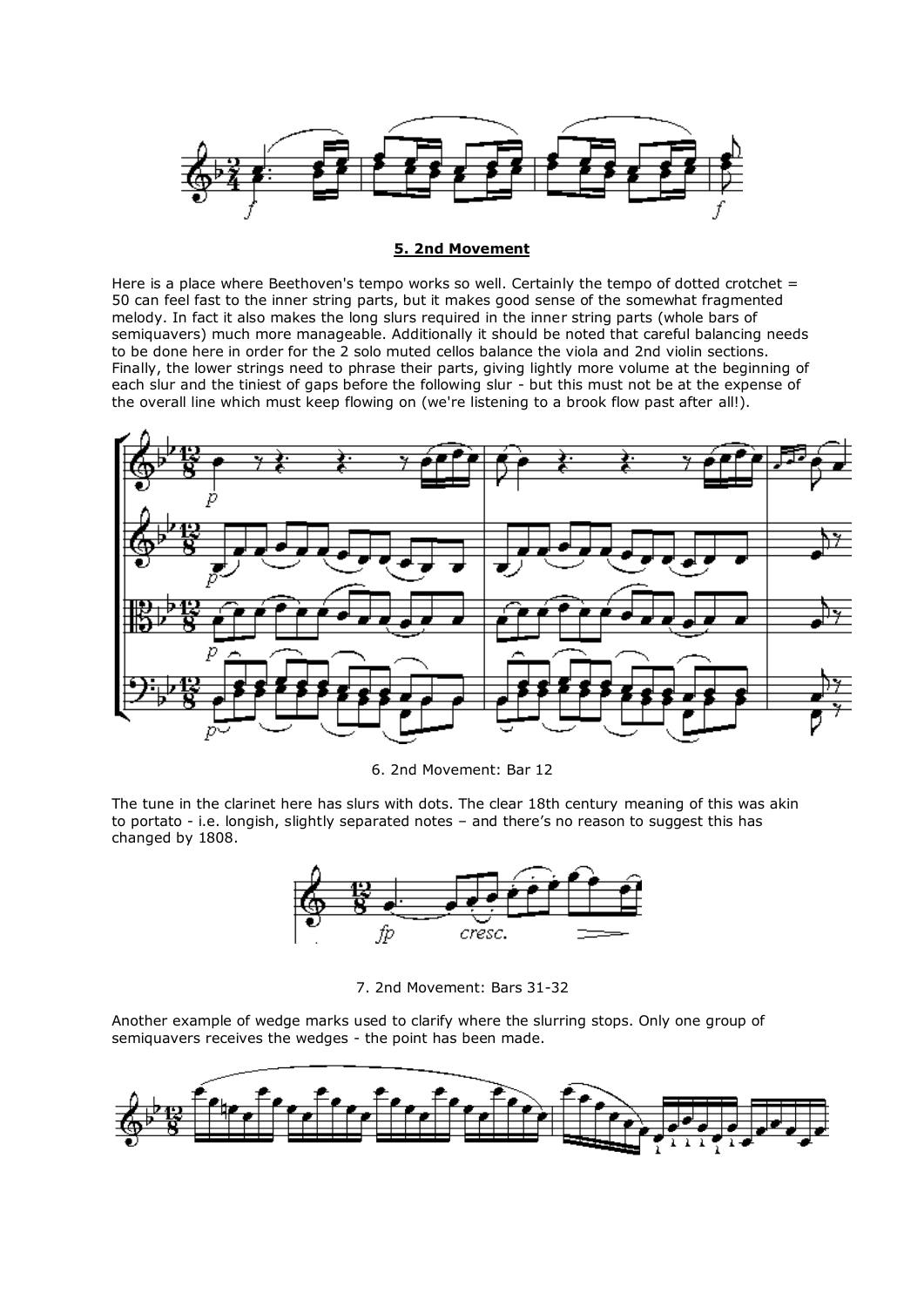# **8. 3rd Movement: Bars 1-4**

I seem to have got wedges on the brain (or maybe it's Beethoven's fault ...) but here again there is no need for these notes to be 'bouncy'. Anyhow making it really 'bouncy' tends to make extra sound (especially in the strings) and so it ends up mp rather than pp.



9. 3rd Movement: Bars 165-9

Certainly every 4 bars in this section need a breath. In the tune quite probably every two, and in the woodwind really every bar so as to really hear the sforzandi. An alternative would be to treat it in a more hurdy-gurdy manner, although I don't think this produces the dance-like feeling which I suspect is demanded by a 'Happy Gathering of Country Folk' (the movement's title).



### **4th Movement**

It is amazing to note that this is the only movement where Beethoven employs the timpanist - but to what effect! The trombones come in for the first time as well, to give the very loudest moment in the storm. In a sense this movement could be seen more as a bridge than a movement in its own right - certainly there is no break before or after it.

# 10. 4th Movement: Bars 21-2

At the speed Beethoven suggests it is nigh-on impossible for the cellos and basses to play accurately what is written. This is a wonderful example of writing for effect, and long before most composers tried anything so radical.



11. 4th Movement: Bars 154-5

Nothing before the final 2 bars of the movement needs to slow, but a slight pulling back here in the flute just prepares the way for sunshine of the final movement.